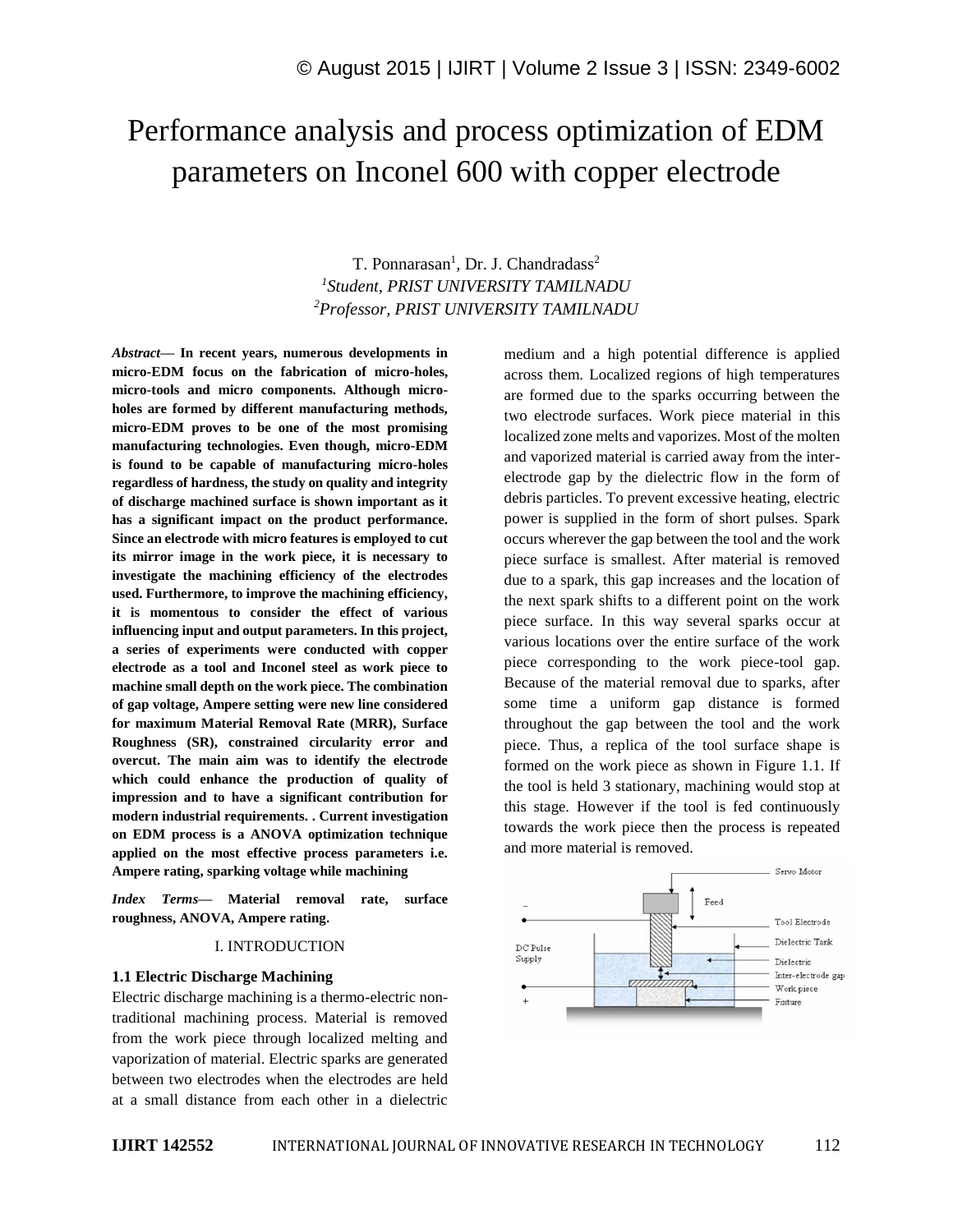# II. EDM PROCESS

## **THEORIES OF MATERIAL REMOVAL**

The removal of material in electrical discharge machining is based upon the erosion effect of electric sparks occurring between two electrodes. Several theories have been forwarded in attempts to explain the complex phenomenon of "erosive spark". The following are the theories

## **ELECTRO-MECHANICAL THEORY**

This theory suggests that abrasion of material particles takes place as a result of the concentrated electric field. The theory proposes that the electric field separates the material particles of the work piece as it exceeds the forces of cohesion in the lattice of the material. This theory neglects any thermal effects. Experimental evidence lacks supports for this theory.

## **THERMO-MECHANICAL THEORY**

This theory suggests that material removal in EDM operations is attributed to the melting of material caused by "flame jets". These so - called flame jets are formed as a result of various electrical effects of the discharge. However, this theory does not agree with experimental data and fails to give a reasonable explanation of the effect of spark erosion.

# **THERMO-ELECTRIC THEORY**

This theory, best-supported by experimental evidence, suggests that metal removal in EDM operations takes place as a result of the generation of extremely high temperature generated by the high intensity of the discharge current.

# **GENERAL EXPERIMENTAL SETUP**

Two electrodes were machined to a cylindrical shape of 14 mm diameter and 50mm length. A plate of 200  $mm \times 60$  mm size and thickness 18 mm of OHNS die steel was taken. It was subjected to a standard hardening cycle and it has a hardened at the range of 40 to 45 HRC.

One surface of the work piece was then ground on a surface grinder to remove surface irregularities and minor scaling. The hardness of this surface was measured on Rockwell Hardness Tester C scale using a diamond cone. After mounting the work piece and one of the electrodes on the machine, the depth of machining was set at 25mm. The work piece was machined with 15 A discharges current and other standard machine settings. The time of machining was recorded in minutes and final weights of the work piece were taken. The machining cycle was repeated for the next value of discharge current. Similarly, the observations were made for the other two electrodes. For each electrode material, the effect of variation in discharge current was studied on output parameters, namely, material removal rate (MRR), machined surface roughness. Surface roughness readings were taken on the bottom surface of the machined cavity. Surface roughness was measured on Surf test equipment giving Ra value in microns



#### **EDM APPLICATIONS**

This section discusses some of the applications of EDM commonly found in the industry. It also includes other experimental interests providing a feasible expansion of EDM applications.

## **Heat-treated materials**

In some applications, EDM has replaced traditional machining processes such as the milling of heattreated tool steels. Milled material has to be within an acceptable hardness range of less than 30–35 HRC with ordinary cutting tools. However, EDM allows tools to be treated to full hardness before machining, avoiding the problems of dimensional variability, which are characteristic of post-treatment.

Since EDM does not induce mechanical stresses during machining, it provides an additional advantage in the manufacture of intricate products carried out several successful experiments involving an electrode of 50 μm diameter and a multi-electrode for the batch production of micro-parts. The proposed method significantly reduces the production time and costs of fabricating both the electrodes and parts

# III. WORK MATERIAL

**INCONEL® alloy 600** – A Ni-Cr-Fe alloy with résistance to stress-corrosion cracking and caustic corrosion, and with high-temperature strength and oxidation-resistance. Used for chemical and petrochemical processing, nuclear and automobile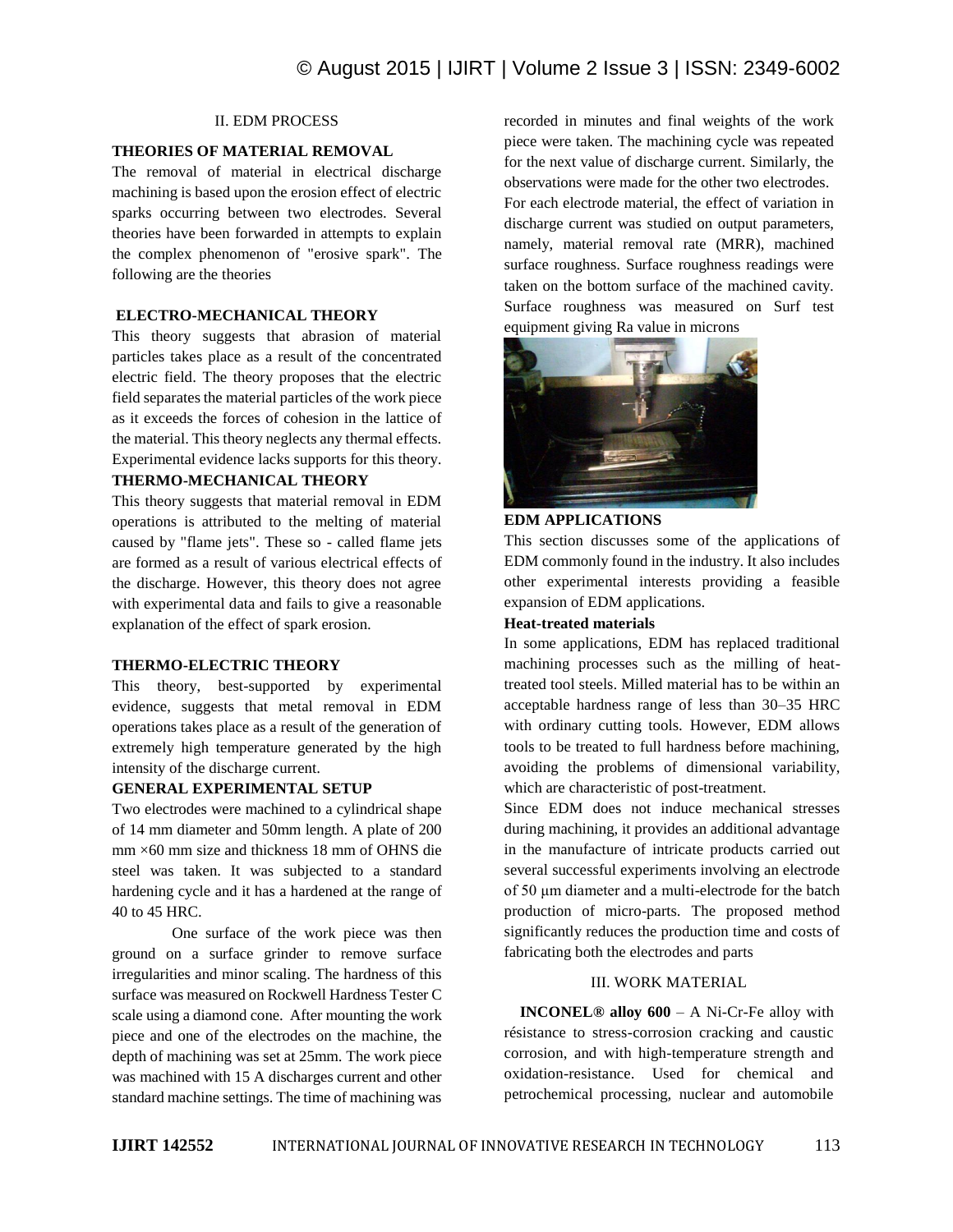engineering and thermal processing. Available as billet, rod and bar, flat products, seamless, tubing and wiring.

| Sparking<br>Voltage<br>(V)  | $V80+5%$                  |  |  |  |
|-----------------------------|---------------------------|--|--|--|
| Discharge<br>Current<br>(A) | 15, 11, 10, 8, 7, 6, 5, 4 |  |  |  |
| Servo Control               | Electro                   |  |  |  |
|                             | Mechanical                |  |  |  |
|                             | Normal                    |  |  |  |
| Polarity                    | (Electrode                |  |  |  |
|                             | Positive)                 |  |  |  |
| Dielectric fluid            | Commercial                |  |  |  |
|                             | Grade Kerosene            |  |  |  |
|                             | with<br>Flushing          |  |  |  |
| Flushing side               | Pressure                  |  |  |  |
| Work piece Material         | Inconel 600               |  |  |  |

# **MACHINING PARAMETERS (GENERAL)**

# **PROCESS PARAMETERS AND THEIR LEVELS**

| S.no | <b>Pulse ON time</b> | <b>Current</b> | voltage |
|------|----------------------|----------------|---------|
|      | 100                  | 30             | 20      |
|      | 150                  | 40             | 24      |
| 3    | 200                  | 50             | 28      |

**Optimal level values for roughness from graph**

| <b>Process</b>    | Leve           | Roughness | S/N      |  |
|-------------------|----------------|-----------|----------|--|
| paramet           |                | respon    | respons  |  |
| ers               | S              | se        | e        |  |
|                   |                | values    | values(  |  |
|                   |                |           | db)      |  |
| A                 | 3              | 5.464     | $-14.72$ |  |
| B                 | $\mathfrak{D}$ | 5.633     | $-15.01$ |  |
| $\mathsf{\Gamma}$ |                | 5.814     | $-15.24$ |  |

# IV. MACHINING OBSERVATIONS

| <b>Sam</b>  | <b>Flush</b> | <b>Puls</b> | <b>Discha</b> | Gap          | RA    | <b>Machin</b> | <b>MRR</b> |
|-------------|--------------|-------------|---------------|--------------|-------|---------------|------------|
| ple         | ing          | e on        | rge           | volta        | Micr  | ing time      |            |
|             | <b>ssure</b> | time        | current       | ge           | on    | minutes       |            |
|             | $\rm/cm^{2}$ | $\mu s$     | A             | $\mathbf{v}$ |       |               |            |
|             |              |             |               |              |       |               |            |
| 1OR         | 2.5          | 100         | 30            | 20           | 5.185 | 44            | 0.1722     |
| A           |              |             |               |              |       |               | 73         |
| 2 OR        | 2.5          | 100         | 40            | 24           | 5.879 | 31            | 0.2274     |
| B           |              |             |               |              |       |               | 19         |
| 3 OR        | 2.5          | 100         | 50            | 28           | 8.118 | 22            | 0.3822     |
| C           |              |             |               |              |       |               | 73         |
| <b>4 OR</b> | 2.5          | 150         | 30            | 24           | 5.440 | 24            | 0.3158     |
| D           |              |             |               |              |       |               | 33         |
| 5 OR        | 2.5          | 150         | 40            | 28           | 5.394 | 53            | 0.1479     |
| E           |              |             |               |              |       |               | 25         |
| 6 OR        | 2.5          | 150         | 50            | 20           | 6.630 | 36            | 0.1294     |
| F           |              |             |               |              |       |               | 44         |
| 7 OR        | 2.5          | 200         | 30            | 28           | 5.866 | 62            | 0.1337     |
| G           |              |             |               |              |       |               | 1          |
| 8 OR        | 2.5          | 200         | 40            | 20           | 5.627 | 42            | 0.1804     |
| $\bf H$     |              |             |               |              |       |               | 76         |
| 9 OR        | 2.5          | 200         | 50            | 24           | 4.899 | 58            | 0.1622     |
| H           |              |             |               |              |       |               | 41         |

# V. CONCLUSIONS

In this study, the Taugchi technique and ANOVA were used to obtain optimal EDM parameters in the drilling of INCONEL STEEL under sink EDM conditions. The experimental results were evaluated using ANOVA. The following conclusion can be drawn .As a result of the Taugchi experimental trials, it was found that the type of gap current were the most significant factor improving the surface roughness with contribution percentage of 56.83% respectively. The optimum control factor for both Machining time A1 B3 C2 (Pulse on time100 Gap current 50 Gap voltage24)